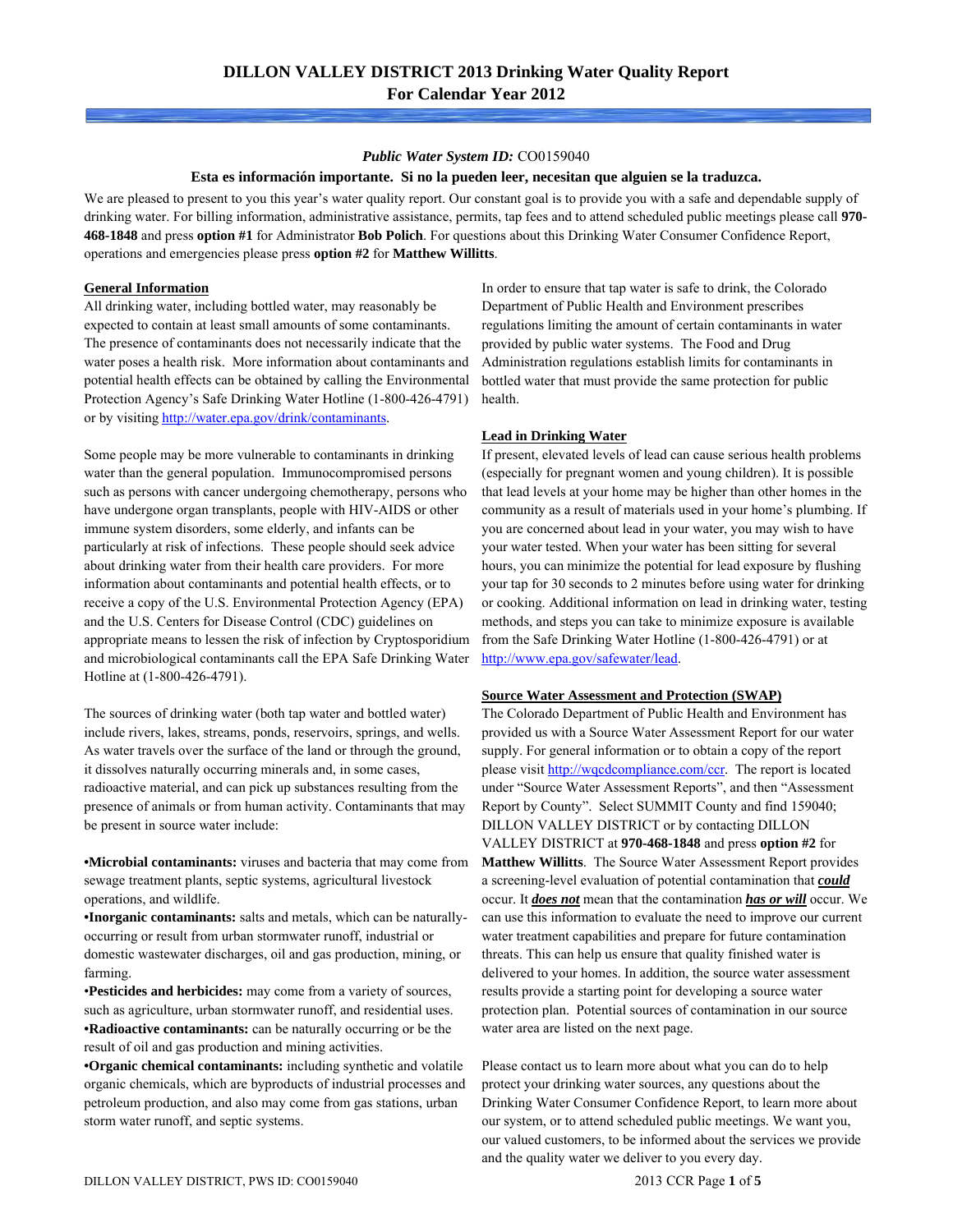# **Our Water Sources**

| <b>Source</b>         | <b>Source Type</b> | <b>Water Type</b> | <b>Potential Source(s) of Contamination</b>                                                    |
|-----------------------|--------------------|-------------------|------------------------------------------------------------------------------------------------|
| LASKY GULCH           | IN                 | <b>SW</b>         | commercial and industrial transportation,<br>deciduous and evergreen forests and road<br>miles |
| <b>STRAIGHT CREEK</b> | IN                 | <b>SW</b>         | commercial and industrial transportation,<br>deciduous and evergreen forests and road<br>miles |

## **Terms and Abbreviations**

- **Maximum Contaminant Level (MCL)** − The highest level of a contaminant allowed in drinking water.
- **Treatment Technique (TT)**  $A$  required process intended to reduce the level of a contaminant in drinking water.
- **Action Level (AL)** − The concentration of a contaminant which, if exceeded, triggers treatment and other regulatory requirements.
- **Maximum Residual Disinfectant Level (MRDL)** − The highest level of a disinfectant allowed in drinking water. There is convincing evidence that addition of a disinfectant is necessary for control of microbial contaminants.
- **Maximum Contaminant Level Goal (MCLG)** − The level of a contaminant in drinking water below which there is no known or expected risk to health. MCLGs allow for a margin of safety.
- **Maximum Residual Disinfectant Level Goal (MRDLG)** − The level of a drinking water disinfectant, below which there is no known or expected risk to health. MRDLGs do not reflect the benefits of the use of disinfectants to control microbial contaminants.
- **Violation (No Abbreviation)** − Failure to meet a Colorado Primary Drinking Water Regulation.
- **Formal Enforcement Action (No Abbreviation)** − Escalated action taken by the State (due to the risk to public health, or number or severity of violations) to bring a non-compliant water system back into compliance.
- **Variance and Exemptions (V/E)** − Department permission not to meet a MCL or treatment technique under certain conditions.
- **Gross Alpha (No Abbreviation)** − Gross alpha particle activity compliance value. It includes radium-226, but excludes radon 222, and uranium.
- **Picocuries per liter (pCi/L)** − Measure of the radioactivity in water.
- **Nephelometric Turbidity Unit (NTU)** − Measure of the clarity or cloudiness of water. Turbidity in excess of 5 NTU is just noticeable to the typical person.
- **Compliance Value (No Abbreviation)** Single or calculated value used to determine if regulatory contaminant level (e.g. MCL) is met. Examples of calculated values are the 90<sup>th</sup> Percentile, Running Annual Average (RAA) and Locational Running Annual Average (LRAA).
- **Average (x-bar)** − Typical value.
- **Range (R)**  $-$  Lowest value to the highest value.
- **Sample Size (n)** − Number or count of values (i.e. number of water samples collected).
- **Parts per million = Milligrams per liter (ppm = mg/L)** − One part per million corresponds to one minute in two years or a single penny in \$10,000.
- **Parts per billion = Micrograms per liter (ppb = ug/L)** − One part per billion corresponds to one minute in 2,000 years, or a single penny in \$10,000,000.
- **Parts per trillion = Nanograms per liter (ppt = ng/L)** − One part per trillion corresponds to one minute in 2,000,000 years, or a single penny in \$10,000,000,000.
- **Parts per quadrillion = Picograms per liter (ppq = pg/L)** − One part per quadrillion corresponds to one minute in 2,000,000,000 years or one penny in \$10,000,000,000,000.
- **Not Applicable (N/A)** Does not apply or not available.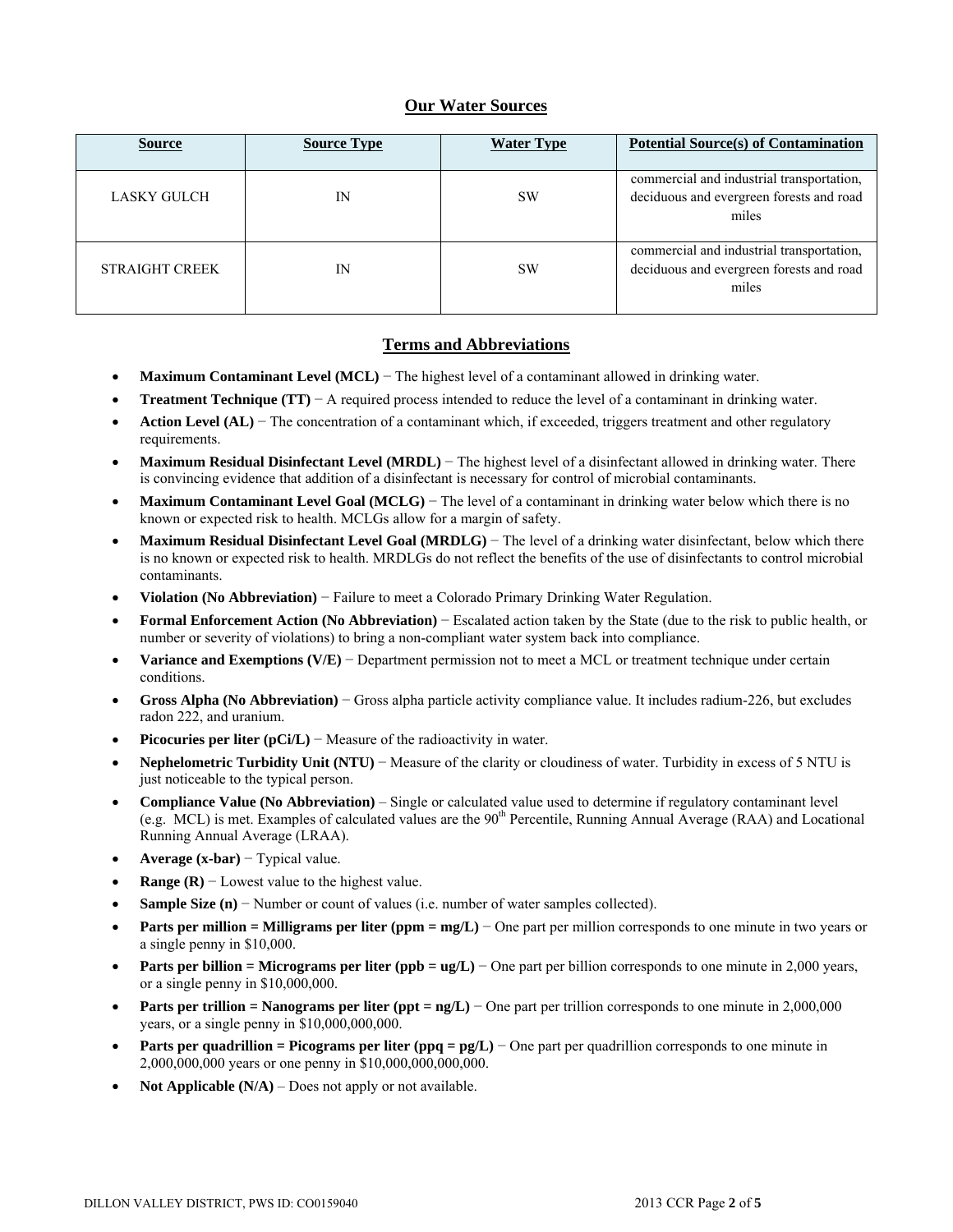# **Detected Contaminants**

DILLON VALLEY DISTRICT routinely monitors for contaminants in your drinking water according to Federal and State laws. The following table(s) show all detections found in the period of January 1 to December 31, 2012 unless otherwise noted. The State of Colorado requires us to monitor for certain contaminants less than once per year because the concentrations of these contaminants are not expected to vary significantly from year to year, or the system is not considered vulnerable to this type of contamination. Therefore, some of our data, though representative, may be more than one year old. Violations and Formal Enforcement Actions, if any, are reported in the next section of this report.

**Note:** Only detected contaminants sampled within the last 5 years appear in this report. If no tables appear in this section then no contaminants were detected in the last round of monitoring.

|                            | Lead and Copper Sampled in the Distribution System |                                |                              |                           |                                      |                                              |                                                           |                                                                               |  |  |  |  |
|----------------------------|----------------------------------------------------|--------------------------------|------------------------------|---------------------------|--------------------------------------|----------------------------------------------|-----------------------------------------------------------|-------------------------------------------------------------------------------|--|--|--|--|
| Contaminant<br><b>Name</b> | <b>Time</b><br>Period                              | 90 <sup>th</sup><br>Percentile | <b>Sample</b><br><b>Size</b> | Unit of<br><b>Measure</b> | 90 <sup>th</sup><br>Percentile<br>AL | <b>Sample</b><br><b>Sites</b><br>Above<br>AL | 90 <sup>th</sup><br>Percentile<br>AL<br><b>Exceedance</b> | <b>Typical Sources</b>                                                        |  |  |  |  |
| Copper                     | 04/21/2012<br>to<br>05/20/2012                     | 0.2                            | 20                           | ppm                       | 1.3                                  | $\mathbf{0}$                                 | No                                                        | Corrosion of<br>household plumbing<br>systems; Erosion of<br>natural deposits |  |  |  |  |
| Lead                       | 04/21/2012<br>to<br>05/20/2012                     | 9                              | 20                           | ppb                       | 15                                   | $\overline{2}$                               | No                                                        | Corrosion of<br>household plumbing<br>systems; Erosion of<br>natural deposits |  |  |  |  |
| Copper                     | 09/18/2012<br>to<br>10/16/2012                     | 0.1                            | 20                           | ppm                       | 1.3                                  | $\theta$                                     | No                                                        | Corrosion of<br>household plumbing<br>systems; Erosion of<br>natural deposits |  |  |  |  |
| Lead                       | 09/18/2012<br>to<br>10/16/2012                     | 6                              | 20                           | ppb                       | 15                                   | $\mathbf{1}$                                 | No                                                        | Corrosion of<br>household plumbing<br>systems; Erosion of<br>natural deposits |  |  |  |  |

|                                        | Disinfection Byproducts Sampled in the Distribution System |         |                       |                              |                           |            |             |                                              |                                |                                                          |  |  |  |
|----------------------------------------|------------------------------------------------------------|---------|-----------------------|------------------------------|---------------------------|------------|-------------|----------------------------------------------|--------------------------------|----------------------------------------------------------|--|--|--|
| <b>Name</b>                            | Year                                                       | Average | Range<br>$Low - High$ | <b>Sample</b><br><b>Size</b> | Unit of<br><b>Measure</b> | <b>MCL</b> | <b>MCLG</b> | <b>Highest</b><br>Compliance<br><b>Value</b> | <b>MCL</b><br><b>Violation</b> | <b>Typical</b><br><b>Sources</b>                         |  |  |  |
| Total<br>Haloacetic<br>Acids<br>(HAA5) | 2012                                                       | 14      | 14 to 14              |                              | ppb                       | 60         | N/A         | 14                                           | N <sub>0</sub>                 | <b>Byproduct</b><br>of drinking<br>water<br>disinfection |  |  |  |
| Total<br>Trihalome<br>thanes<br>(TTHM) | 2012                                                       | 43      | 43 to 43              | $\mathbf{1}$                 | ppb                       | 80         | N/A         | 43                                           | No                             | Byproduct<br>of drinking<br>water<br>disinfection        |  |  |  |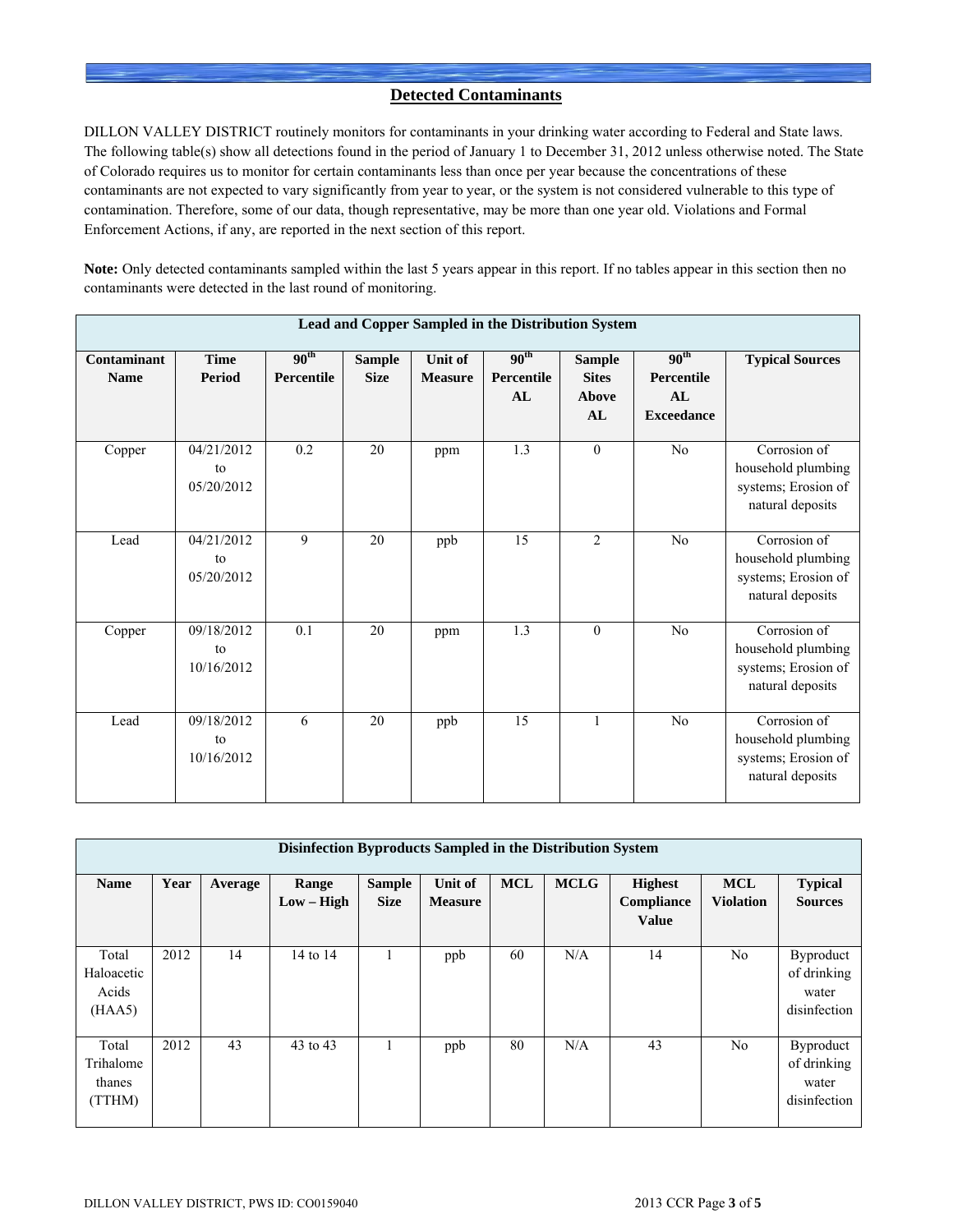| <b>Total Organic Carbon (Disinfection Byproducts Precursor) Removal Ratio of Raw and Finished Water</b> |      |         |              |               |                |                   |                  |                        |  |  |
|---------------------------------------------------------------------------------------------------------|------|---------|--------------|---------------|----------------|-------------------|------------------|------------------------|--|--|
| Contaminant                                                                                             | Year | Average | Range        | <b>Sample</b> | Unit of        | <b>TT Minimum</b> | <b>TT</b>        | <b>Typical Sources</b> |  |  |
| <b>Name</b>                                                                                             |      |         | $Low - High$ | <b>Size</b>   | <b>Measure</b> | Ratio             | <b>Violation</b> |                        |  |  |
|                                                                                                         |      |         |              |               |                |                   |                  |                        |  |  |
| Total Organic                                                                                           | 2012 | 1.04    | 1.00 to 1.16 | 4             | Ratio          | 1.00              | No               | Naturally present      |  |  |
| Carbon Ratio                                                                                            |      |         |              |               |                |                   |                  | in the                 |  |  |
|                                                                                                         |      |         |              |               |                |                   |                  | environment            |  |  |
|                                                                                                         |      |         |              |               |                |                   |                  |                        |  |  |

|                            | Summary of Turbidity Sampled at the Entry Point to the Distribution System |                                                                                               |                                                                              |                               |                                  |  |  |  |  |  |  |  |
|----------------------------|----------------------------------------------------------------------------|-----------------------------------------------------------------------------------------------|------------------------------------------------------------------------------|-------------------------------|----------------------------------|--|--|--|--|--|--|--|
| Contaminant<br><b>Name</b> | <b>Sample</b><br>Date                                                      | <b>Level Found</b>                                                                            | <b>TT Requirement</b>                                                        | <b>TT</b><br><b>Violation</b> | <b>Typical</b><br><b>Sources</b> |  |  |  |  |  |  |  |
|                            |                                                                            |                                                                                               |                                                                              |                               |                                  |  |  |  |  |  |  |  |
| Turbidity                  | Date/Month:<br>2012/April                                                  | Highest single measurement:<br>$0.32$ NTU                                                     | Maximum 1 NTU for any single<br>measurement                                  | N <sub>0</sub>                | Soil Runoff                      |  |  |  |  |  |  |  |
| Turbidity                  | Month:<br>December                                                         | Lowest monthly percentage of<br>samples meeting TT requirement<br>for our technology: $100\%$ | In any month, at least 95% of<br>samples must be less than 0.3<br><b>NTU</b> | N <sub>0</sub>                | Soil Runoff                      |  |  |  |  |  |  |  |

| Radionuclides Sampled at the Entry Point to the Distribution System |      |         |                       |                              |                           |            |             |                                |                                |  |  |
|---------------------------------------------------------------------|------|---------|-----------------------|------------------------------|---------------------------|------------|-------------|--------------------------------|--------------------------------|--|--|
| Contaminant<br><b>Name</b>                                          | Year | Average | Range<br>$Low - High$ | <b>Sample</b><br><b>Size</b> | Unit of<br><b>Measure</b> | <b>MCL</b> | <b>MCLG</b> | <b>MCL</b><br><b>Violation</b> | <b>Typical Sources</b>         |  |  |
| Combined<br>Radium                                                  | 2011 | 0.2     | $0.2 \text{ to } 0.2$ |                              | pCi/L                     |            | $\theta$    | No                             | Erosion of<br>natural deposits |  |  |
| Combined<br>Uranium                                                 | 2011 |         | to 1                  |                              | ppb                       | 30         | 0           | No                             | Erosion of<br>natural deposits |  |  |

|                            | <b>Inorganic Contaminants Sampled at the Entry Point to the Distribution System</b> |         |                       |                              |                           |                |                |                                |                                                                                                                                             |  |  |
|----------------------------|-------------------------------------------------------------------------------------|---------|-----------------------|------------------------------|---------------------------|----------------|----------------|--------------------------------|---------------------------------------------------------------------------------------------------------------------------------------------|--|--|
| Contaminant<br><b>Name</b> | Year                                                                                | Average | Range<br>$Low - High$ | <b>Sample</b><br><b>Size</b> | Unit of<br><b>Measure</b> | <b>MCL</b>     | <b>MCLG</b>    | <b>MCL</b><br><b>Violation</b> | <b>Typical Sources</b>                                                                                                                      |  |  |
| Barium                     | 2012                                                                                | 0.03    | $0.03$ to $0.03$      | $\mathbf{1}$                 | ppm                       | $\overline{2}$ | $\overline{2}$ | No                             | Discharge of<br>drilling wastes;<br>discharge from<br>metal refineries;<br>erosion of natural<br>deposits                                   |  |  |
| Fluoride                   | 2012                                                                                | 0.3     | $0.3$ to $0.3$        |                              | ppm                       | 4.0            | 4.0            | No                             | Erosion of natural<br>deposits; water<br>additive which<br>promotes strong<br>teeth; discharge<br>from fertilizer and<br>aluminum factories |  |  |